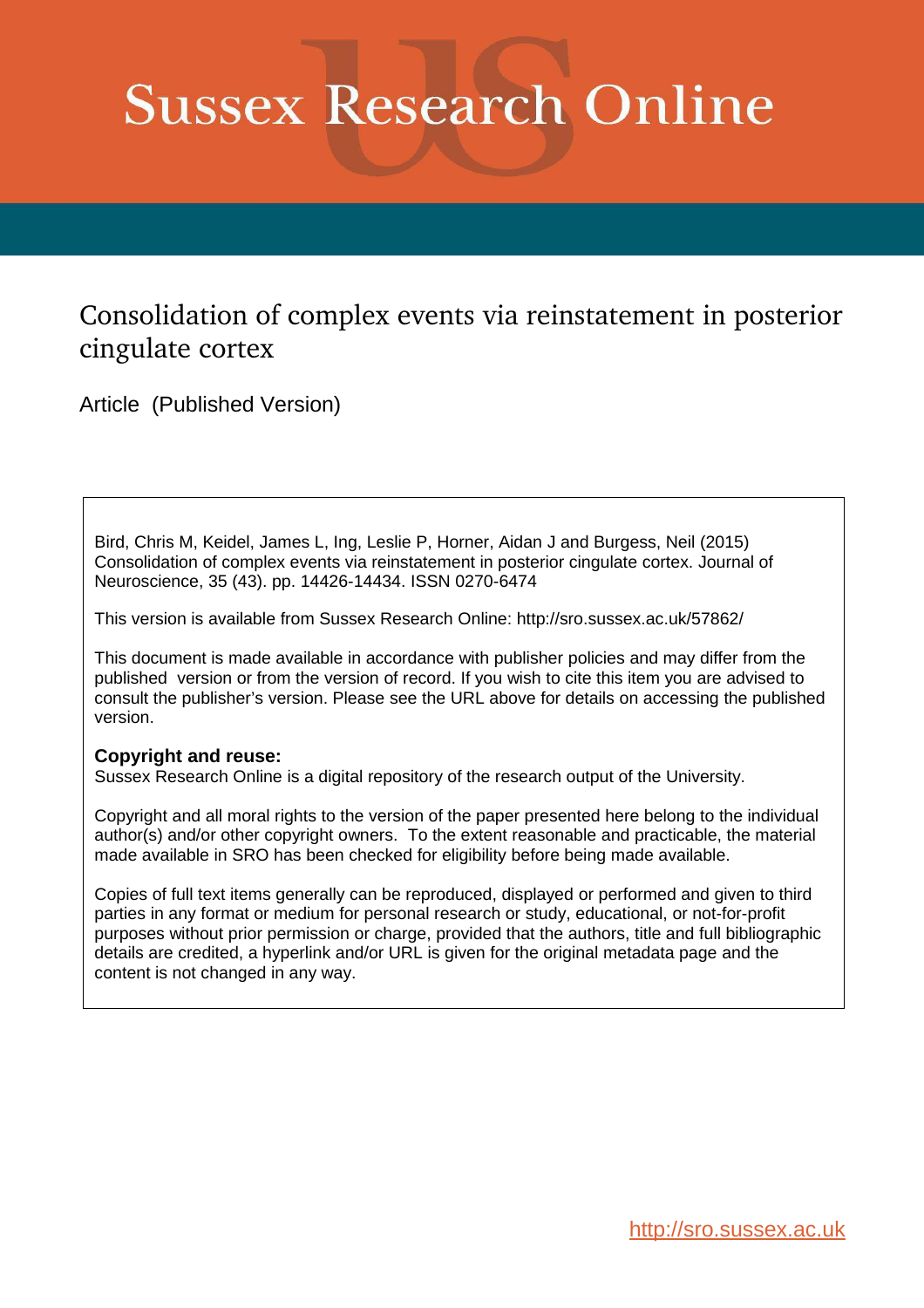# **Behavioral/Cognitive**

# **Consolidation of Complex Events via Reinstatement in Posterior Cingulate Cortex**

# **Chris M. Bird,**<sup>1</sup>**\* James L. Keidel,**<sup>1</sup>**\* XLeslie P. Ing,**2,3 **XAidan J. Horner,**2,4 **and Neil Burgess**2,4

<sup>1</sup>School of Psychology, University of Sussex, Falmer BN1 9QH, United Kingdom, <sup>2</sup>UCL Institute of Cognitive Neuroscience, University College London, London WC1N 3AR, United Kingdom, <sup>3</sup>King's College Hospital, Denmark Hill, London SE5 9RS, United Kingdom, and <sup>4</sup>UCL Institute of Neurology, London WC1N 3BG, United Kingdom

**It is well-established that active rehearsal increases the efficacy of memory consolidation. It is also known that complex events are interpreted with reference to prior knowledge. However, comparatively little attention has been given to the neural underpinnings of these effects. In healthy adults humans, we investigated the impact of effortful, active rehearsal on memory for events by showing people several short video clips and then asking them to recall these clips, either aloud (Experiment 1) or silently while in an MRI scanner (Experiment 2). In both experiments, actively rehearsed clips were remembered in far greater detail than unrehearsed clips when tested a week later. In Experiment 1, highly similar descriptions of events were produced across retrieval trials, suggesting a degree of semanticization of the memories had taken place. In Experiment 2, spatial patterns of BOLD signal in medial temporal and posterior midline regions were correlated when encoding and rehearsing the same video. Moreover, the strength of this correlation in the posterior cingulate predicted the amount of information subsequently recalled. This is likely to reflect a strengthening of the representation of the video's content. We argue that these representations combine both new episodic information and stored semantic knowledge (or "schemas"). We therefore suggest that posterior midline structures aid consolidation by reinstating and strengthening the associations between episodic details and more generic schematic information. This leads to the creation of coherent memory representations of lifelike, complex events that are resistant to forgetting, but somewhat inflexible and semantic-like in nature.**

*Key words:* **episodic memory; fMRI; hippocampus; MVPA**

# **Significance Statement**

**Memories are strengthened via consolidation. We investigated memory for lifelike events using video clips and showed that rehearsing their content dramatically boosts memory consolidation. Using MRI scanning, we measured patterns of brain activity while watching the videos and showed that, in a network of brain regions, similar patterns of brain activity are reinstated when rehearsing the same videos. Within the posterior cingulate, the strength of reinstatement predicted how well the videos were remembered a week later. The findings extend our knowledge of the brain regions important for creating long-lasting memories for complex, lifelike events.**

# **Introduction**

Memory consolidation, whereby memories are stabilized via interactions between medial temporal lobe regions and the neocortex [\(Dudai, 2004;](#page-7-0) [Wixted, 2004\)](#page-8-0), is often considered to be a passive process, occurring in the absence of explicit, active recall of the memoranda. [\(Skaggs, 1925;](#page-8-1) [Della Sala et al., 2005;](#page-7-1) [Dewar et al., 2012\)](#page-7-2).

The authors declare no competing financial interests.

A proposed mechanism for consolidation is via offline reinstatement of neuronal activity elicited during encoding [\(Marr,](#page-8-2) [1971;](#page-8-2) [McClelland et al., 1995\)](#page-8-3). Neuronal reinstatement relating to consolidation has been described in rodents [\(Davidson et al.,](#page-7-3) [2009;](#page-7-3) [Karlsson and Frank, 2009;](#page-8-4) [Foster and Wilson, 2006\)](#page-8-5) and

Received May 7, 2015; revised Aug. 20, 2015; accepted Aug. 31, 2015.

Author contributions: C.M.B. and N.B. designed research; C.M.B. and L.P.I. performed research; C.M.B., J.L.K., L.P.I., A.J.H., and N.B. analyzed data; C.M.B., J.L.K., A.J.H., and N.B. wrote the paper.

This work was supported by grants to N.B. from the Medical Research Council United Kingdom and the Wellcome Trust; C.M.B. and J.L.K are also supported by European Research Council Starter Grant 337822 TRANSMEM. We thank Christiane Oedekoven for helping to score the video descriptions.

<sup>\*</sup>C.M.B. and J.L.K. contributed equally to this work.

This article is freely available online through the *J Neurosci* Author Open Choice option.

Correspondence should be addressed to either of the following: Dr. Chris M. Bird, School of Psychology, University of Sussex, Falmer BN1 9QH, UK, E-mail: chris.bird@sussex.ac.uk; or Dr. Neil Burgess, UCL Institute of Cognitive Neuroscience, University College London, 17 Queen Square, London WC1N 3AR, UK, E-mail: n.burgess@ucl.ac.uk.

DOI:10.1523/JNEUROSCI.1774-15.2015

Copyright © 2015 Bird, Keidel et al.

This is an Open Access article distributed under the terms of the Creative Commons Attribution License [Creative Commons Attribution 4.0 International,](https://creativecommons.org/licenses/by/4.0)which permits unrestricted use, distribution and reproduction in any medium provided that the original work is properly attributed.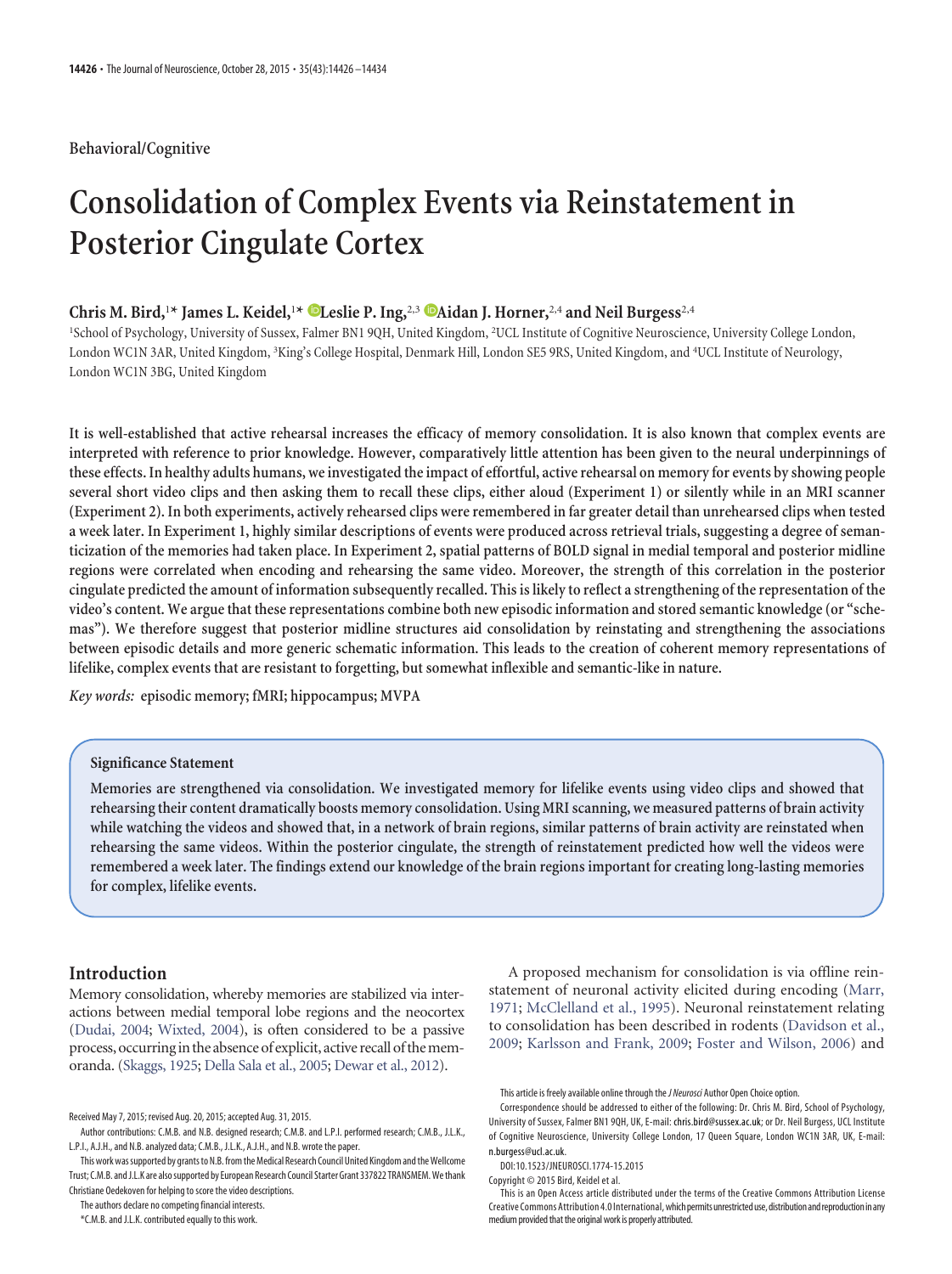humans (via rhinal cortex "ripple" events; [Axmacher et al., 2008\)](#page-7-4). Multivariate fMRI studies have shown that, for simple stimuli, reinstatement of patterns of BOLD activity occurs spontaneously between encoding and test, and that the degree of reinstatement is associated with subsequent memory strength [\(Deuker et al.,](#page-7-5) [2013;](#page-7-5) [Staresina et al., 2013\)](#page-8-6). Moreover, several other studies have used fMRI to show that BOLD activity following memory encoding is related to subsequent memory performance despite there being no overt instruction to rehearse [\(Tambini et al., 2010;](#page-8-7) [Ben-](#page-7-6)[Yakov and Dudai, 2011;](#page-7-6) [Ben-Yakov et al., 2013;](#page-7-7) [Elman et al.,](#page-7-8) [2013;](#page-7-8) [Staresina et al., 2013;](#page-8-6) [Tambini and Davachi, 2013;](#page-8-8) [Ben-](#page-7-9)[Yakov et al., 2014\)](#page-7-9).

In contrast to this apparently effortless mechanism of consolidation, [Conway \(2009\)](#page-7-10) noted that detailed memories of events are typically forgotten within a week; they are presumably not fully consolidated or are lost in a transformation to a gist-like representation. Nevertheless, even detailed memories for some events are well retained for long periods. A feature of such memories is that they are often actively retrieved many times; and indeed, active rehearsal of information is a powerful method of boosting later recall [\(Roediger and Karpicke, 2006\)](#page-8-9). In addition, memory for complex events differs from memory for simple stimuli in that, to comprehend the sequence of unfolding actions, it is necessary to interpret them with reference to our prior knowledge of similar situations, sometimes referred to as memory "schemas" or "scripts" [\(Bartlett, 1932;](#page-7-11) [Bransford and John](#page-7-12)[son, 1972;](#page-7-12) [Bower et al., 1979;](#page-7-13) [Brewer and Treyens, 1981\)](#page-7-14). Therefore, memory for a complex lifelike event is never a straightforward representation of the incoming information, but is instead a combination of this and our stored semantic knowledge.

A network of brain regions are involved in long-term memory, including the hippocampus and medial temporal lobes as well as parts of the thalamus, frontal lobes, and medial parietal regions, such as the precuneus, posterior cingulate, and retrosplenial cortex [\(Scoville and Milner, 1957;](#page-8-10) [Rudge and War](#page-8-11)[rington, 1991;](#page-8-11) [Squire, 1992;](#page-8-12) [Aggleton and Brown, 1999;](#page-7-15) [Eichenbaum, 2001;](#page-7-16) [Wagner et al., 2005\)](#page-8-13). It has been suggested that these latter regions are important for spatially coherent visual imagery of environments [\(Byrne et al., 2007\)](#page-7-17), and they have also been associated with semantic memory processes [\(Binder et](#page-7-18) [al., 2009\)](#page-7-18).

To investigate memory for extended lifelike events, we used videos as memoranda and probed memory over 1 or 2 weeks. After watching the videos, participants rehearsed their content, either by describing them aloud (Experiment 1) or silently to themselves while in an MRI scanner (Experiment 2). Experiment 1 investigated the effect of active rehearsal on the durability of memories. Experiment 2 aimed at identifying whether reinstatement of BOLD activity can be detected when the memoranda are unfamiliar trial-unique videos and whether the strength of reinstatement during periods of active rehearsal is associated with subsequent memory recall.

#### **Materials and Methods**

#### *Participants*

All participants gave written consent and were paid for participating, as approved by the local Research Ethics Committee. All were right-handed with normal or corrected-to-normal vision and reported to be in good health with no history of neurological disease. Experiment 1 involved 13 participants (6 female, mean age 22.3 years, range 18 –30 years). Experiment 2 involved 16 participants (10 female, mean age 26.6 years, range 20 –34 years).

#### *Stimuli*

A total of 26 videos were used. The videos were clips taken from short films or videos posted on www.YouTube.com. The clips lasted on average 38 s (range  $= 29-48$  s) and were presented without sound. All the videos depicted live action, taking place outside (15 videos) or inside (11 videos). Of the 26 videos used, 10 involved multiple characters interacting, 11 involved interactions between two main characters, and 4 involved just one character or no characters (1 video). Thirteen videos involved humorous content. None of the videos involved distressing or highly emotionally negative content.

#### *Procedure for Experiment 1*

Twenty-one of the 26 videos were used, divided into three sets of seven (Sets 1, 2, and 3). Pilot studies ensured that the average number of details recalled for the videos in each set was approximately the same. The experiment used a within-subjects design with three recall conditions [\(Fig.](#page-2-0) [1](#page-2-0)*A*). The assignment of Sets 1, 2, and 3 to the three conditions was counterbalanced across participants. All participants watched all 21 videos in a single encoding session. The seven videos in Condition 1 were then recalled on days 1, 8, and 18. The seven videos in Condition 2 were recalled on days 1 and 18. The seven videos in Condition 3 were recalled on days 8 and 18.

Participants were told that their task was to watch videos and try to remember their content for a memory test. They were then shown a practice video similar to the ones used in the main task. Immediately after watching the practice video, participants were asked to describe the video in as much detail as possible, while the experimenter scored their recall for the content of the video. Following this, the participants were shown a checklist of details contained in the video, with the experimenter's "ticks" indicating those details that had been successfully recalled. The purpose of this was to emphasize that descriptions of the videos should be as detailed as possible and that credit would be given for the recall of any detail that was specific to the video.

In the encoding phase, participants watched all 21 videos, presented on a computer monitor via PowerPoint. After the action finished, the screen would freeze, and the participants would press a key to start the next video. Each video had a title that was presented above the video throughout its duration. Participants were instructed to attend to the title as well as the video. In the rehearsal/recall phase, participants were prompted with the video's title and asked to describe it in as much detail as possible. The order of the videos in the test phase was pseudo-randomized according to the day and the experimental conditions (see design). Responses were audio recorded and later scored for the number of individual details recalled.

<span id="page-2-0"></span>Recall of the videos was scored in a similar way to commonly used "prose recall" tests of memory, where a point is awarded for every "idea" correctly recalled (e.g., [Wilson et al., 1991\)](#page-8-14). Pilot work identified a number of details that were consistently recalled for each of the videos. These constituted a "checklist" of details that served as a framework for scoring recall of each video. Points were awarded for correctly recalling actions (e.g., "someone swiped their card to open the door") and specific descriptions (e.g., "a balding man" but not "a man"). In some cases, points awarded for specific descriptions were capped (e.g., if the video involved 4 adults in their twenties, one point was awarded for "adults in their twenties" rather than 4 points for describing each individual in turn as "in their twenties"). Correct details were always awarded a point regardless of whether they were included on the checklist. Redundant information, for example, simply restating information that was in the video's title, was not credited.

If a participant was unable to recall anything about the video when given the title, then "hints" were provided to cue recall. These hints were based on the checklist of details for each video. The first hint would describe a salient feature of the opening scene; for example, it would describe the characters present or the location of the opening scene. The purpose of giving hints was to cue recall of any details of the video that the participant could remember. Therefore, hints would be provided until (1) the majority of the video had been described or (2) the participant indicated that they had no memory of the particular video. Points were awarded for any details recalled that were additional to the information contained in the hints. On subsequent recall sessions, credit would not be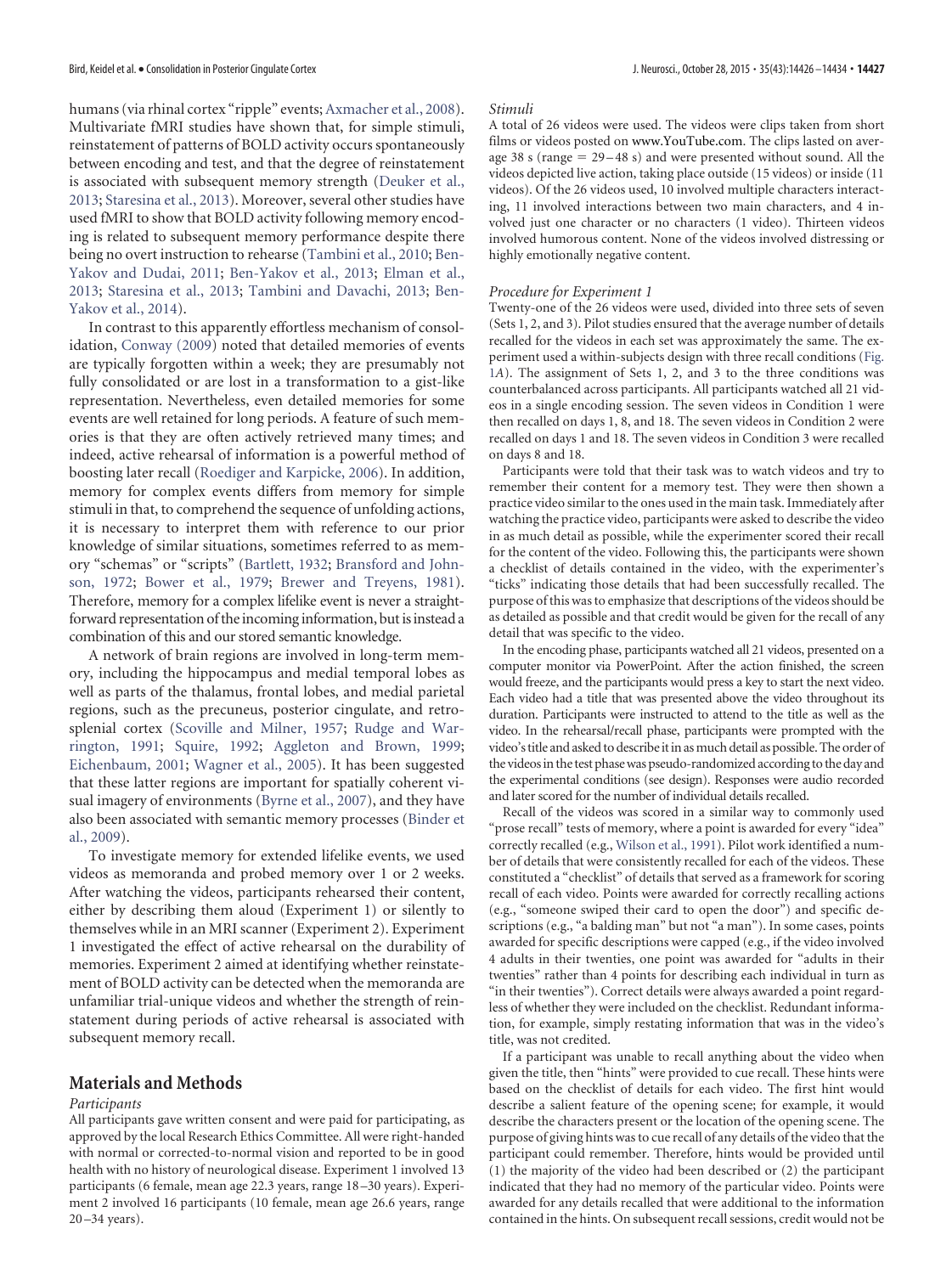given for recalling details that had been provided in a hint during a previous session. Errors in recall were not formally analyzed. The responses were all scored independently by two raters (the authors C.M.B. and L.P.I.), and the mean score was used as the measure of recall. One rater (C.M.B.) was blind to the experimental conditions from which each recording came.

#### *Procedure for Experiment 2*

Before scanning, participants performed a practice trial with the examiner according to the same procedure as for Experiment 1. They were then instructed that the task they would perform in the scanner would be similar to this. However, rather than describe the videos out loud, they were requested to rehearse the content of the videos silently to themselves. Participants were informed that their recall of the videos would be tested a week after the scan.

The experiment was performed in two runs, with each run comprising an encoding phase and a rehearsal phase [\(Fig. 1](#page-2-0)*B*,*C*). Each encoding trial involved showing a video while the title was displayed at the top of the screen throughout. At the end of the video, the final frame remained on screen until the participant pressed a button. This was to ensure that the participants concentrated on the task. A blank screen was shown during the intertrial interval (ITI) between the button press and the start of the next video. The ITI was jittered between 6 and 10 s (mean  $= 8$  s). The rehearsal phase used a cued recall paradigm, with the video title serving as the rehearsal cue. On each rehearsal trial, the title of the video appeared on screen for 2.5 s and then faded but remained visible. Participants were instructed to spend approximately the same amount of time rehearsing the video as the video had originally lasted. After rehearsal, the participant pressed a button to indicate they had finished. They were then asked to rate how vividly they could remember the video on a visual analog scale from 1 to 5. A blank screen was shown during the ITI between rating the vividness and the subsequent cue. The ITI was jittered between 4 and 9 s (mean  $=$ 6.5 s). There were a total of 26 encoding trials and 20 rehearsal trials. The 6 unrehearsed trails served as a baseline for memory performance after a week given no instruction to rehearse.

In the testing phase, performed a week after

scanning, participants were prompted with the video's title and asked to describe it in as much detail as possible. Responses were audio recorded and later scored for the number of details correctly recalled. Scoring followed the same procedure as for Experiment 1. Responses were scored by one rater (C.M.B. or L.P.I.) who was not blind to the experimental condition because the same videos were allocated to the two experimental conditions for all participants. These scores were then checked, but not scored independently, by a third rater (C.O., see Acknowledgments).

#### *MRI acquisition*

BOLD-sensitive T2\*-weighted fMRI measurements were acquired on a 3T Siemens Allegra scanner using a gradient-echo EPI pulse sequence with the following parameters: repetition time, 2880 ms; echo time, 30 ms; flip angle, 90°; slice thickness, 2 mm; interslice gap, 1 mm; in-plane resolution,  $3 \times 3$  mm; field of view, 192 mm<sup>2</sup>; 48 slices per volume. The sequence was optimized to minimize signal dropout in the medial temporal lobes [\(Weiskopf et al., 2006\)](#page-8-15). In addition, a

<span id="page-3-0"></span>

**Figure 1.** *A*, Study design for Experiment 1. All 21 videos were watched consecutively on day 1, and the videos from Conditions 1 and 2 were rehearsed/recalled (i.e., described aloud in response to the video title), with the experimenter present, after a break of 5 min. Videos from Conditions 2 and 3 were rehearsed/recalled on day 8. All 21 videos were recalled on day 18. *B*, Study design for Experiment 2. On day 1, 26 videos were watched, and 20 of these were silently rehearsed in an MRI scanner. The watching and rehearsal periods were divided into two runs. A week later, all 26 videos were recalled in the presence of an experimenter. *C*, Procedure for Experiment 2. Each video was shown with its title present. The videos were cued using their title in the rehearsal period, and this period was terminated by the participant and followed by a vividness rating. Used with permission from the group.

field map using a double-echo fast, low-angle shot sequence was recorded for distortion correction of the acquired echo planar images [\(Weiskopf et al., 2006\)](#page-8-15). After the functional scans, a T1-weighted structural image (1 mm<sup>3</sup> resolution) was acquired for coregistration preprocessing steps.

#### *Image preprocessing*

The first five EPI volumes collected in each run were discarded to allow for T1 equilibration. For GLM analysis, the remaining functional images were then spatially realigned to the first image in the times series and were corrected for distortions based on the field map [\(Hutton et al., 2002\)](#page-8-16) and the interaction of motion and distortion using the Realign and Unwarp routine in SPM 8 [\(Andersson et al., 2001;](#page-7-19) [Hutton et al., 2002\)](#page-8-16). Data were then corrected for the offset time of slice activation with reference to the middle slice of the first volume. Using AFNI [\(Cox, 1996\)](#page-7-20), each subject's structural scan was then registered to the first functional volume acquired and warped into Talairach space. The transform parameters esti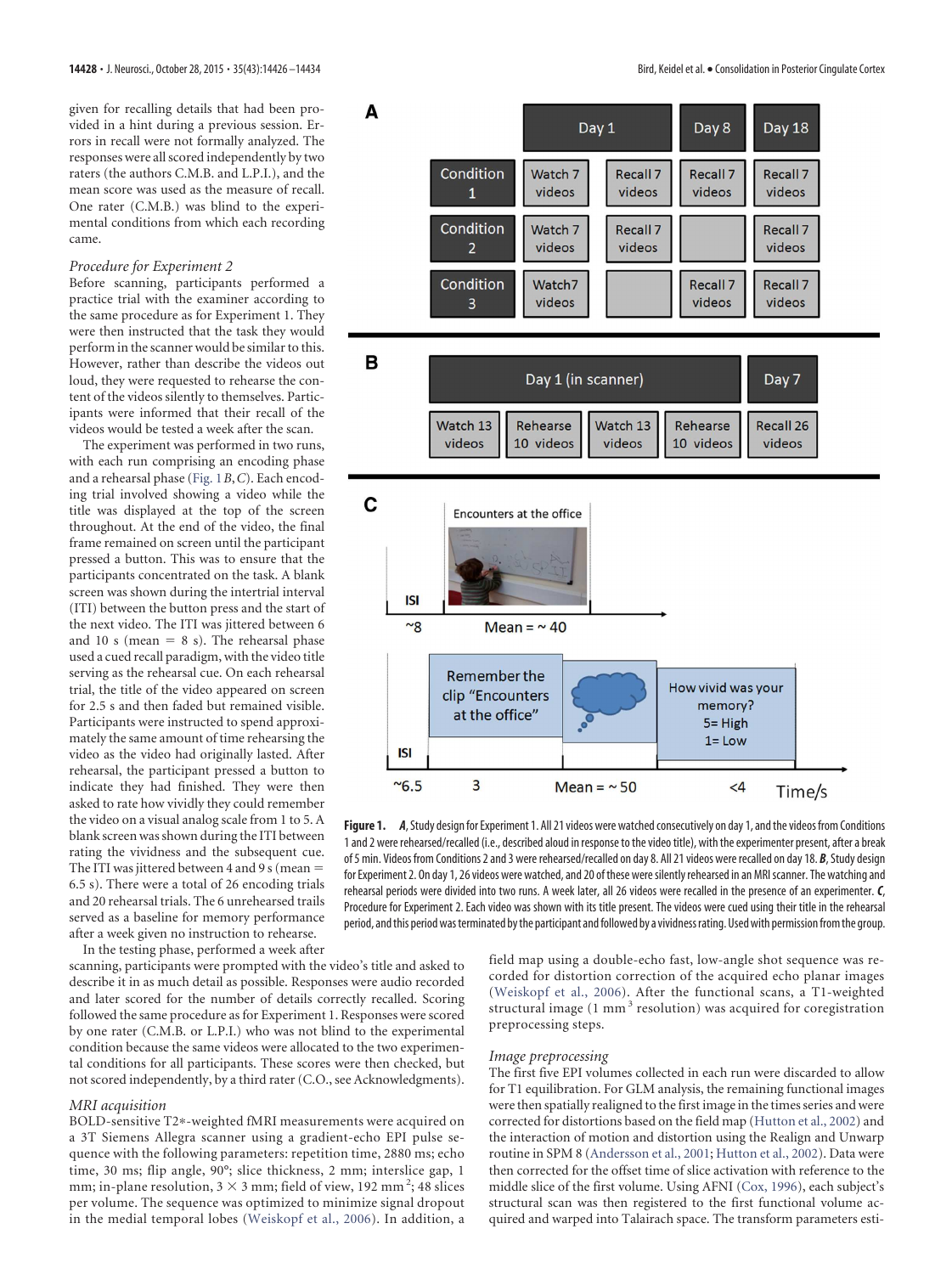mated in this normalization step were then applied to the functional data. The functional data were smoothed with a 6 mm FWHM Gaussian kernel, and scaled to percentage signal change. The data for the representational similarity analyses were preprocessed in the same way, except that the functional data were not normalized or smoothed.

#### *Data analysis*

*GLM*. BOLD responses were estimated using a GLM implemented in AFNI's 3dDeconvolve program. Task regressors included video presentation and retrieval periods, rating cues, ratings, and button presses. All experimental periods were modeled as boxcars whose duration matched the individual length of the modeled period, except for button presses at the end of each video, which were modeled as impulse functions. In addition, the six motion parameters estimated from the realignment step were included in the model, as were baseline Legendre polynomials up to the eighth order to account for scanner drift. The group-level effects for videos and retrieval periods were then calculated using a one-sample *t* test against a null hypothesis of zero. We also performed parametric analyses to investigate whether BOLD responses during the encoding and rehearsal periods were modulated by the number of details recalled for each video a week after scanning (a "detail of recall" subsequent memory effect). To account for the fact that some videos were recalled better overall than others, the mean number of details recalled by all participants for a video was subtracted from the individual's score for that video (although note that highly similar results were obtained when simply using the raw number of details recalled).

*Representational similarity*. For the representational similarity analyses (RSA), each of the two runs was analyzed in separate GLMs as described above, with the exception that each video and retrieval period was modeled with its own regressor. Searchlight maps for each participant were then generated as follows: at each voxel, a sphere was created consisting of all the voxels within 10 mm of the voxel (on average, 160 voxels per sphere). The vectors of *t* statistics within this sphere for all the encoding periods of rehearsed videos (i.e., 20 of the 26 presented; see above), and all the rehearsal periods were then correlated, and the resulting Fisher-transformed *r* value was assigned to the center voxel of the sphere for each specific encodingrehearsal pairing. Thus, each voxel had 400 values associated with it, 20 of which represented the voxelwise correlation between matching encoding and rehearsal periods (e.g., watching "Encounters at the office" and rehearsing "Encounters at the office"), whereas the remaining 380 represented nonmatching encoding-rehearsal pairs (e.g., watching "Encounters at the office" and rehearsing a different video).

To identify brain regions whose representations were more similar for matching than nonmatching pairs, we calculated for each participant the mean correlation for matching pairs minus the mean of the nonmatching pairs and assigned this value to each voxel. These maps were tested against a null hypothesis of zero using a one-sample *t* test across subjects. To assess how participants' memory for individual videos affected the degree of representational similarity between the encoding and retrieval periods for that video, we directly contrasted the RSA above with an analysis in which the contribution of each matching encoding-retrieval pair was weighted by the number of details a given participant remembered for a given video compared with the participants as a group. For each subject, we calculated the difference between the weighted mean of the matching pairs and the unweighted mean of the matching pairs. If the degree of memory for a given video is unrelated to the similarity of the encoding-rehearsal pair, then the expected value of this contrast is zero. However, if the correlation between encoding-rehearsal pairs is increased when more details from that video are remembered, then the expected value of the contrast is greater than zero. This was assessed by a one sample *t* test across subjects.

#### **Results**

#### **Experiment 1**

The inter-rater reliability for the scores from Experiment 1, as calculated by the Pearson correlation between the two raters' scores for each participant's recall of each video, was 0.93 ( *p* 0.001). The results from Experiment 1 are shown in [Figure 2.](#page-3-0)



**Figure 2.** Behavioral results from Experiment 1. Videos that were recalled on days 1, 8, and 18 (Set 1) were recalled best, with only 4.5% of the details forgotten between day 1 and day 8 and a 2% improvement in recall on day 18. Videos that were recalled on day 1 and day 18 (Set 2) were also remembered reasonably well, with only 14.7% of the details forgotten by day 18. By contrast, videos that were not recalled on day 1 but were first recalled on day 8 (Set 3) showed substantial forgetting, with the number of details recalled being 47.8% lower than the level of recall on day 1 on Sets 1 and 2. Performance on Set 3 improved by 7.6% between day 8 and day 18. Error bars indicate SEM.

<span id="page-4-0"></span>Because the study did not use a fully factorial design, performance within conditions was compared across days and performance within days was compared across conditions using planned paired-sample *t* tests. There were 9 separate comparisons, giving a Bonferroni-corrected *p* value of 0.0056 to be significant at a level of  $\alpha = 0.05$ . For Set 1, performance was significantly lower on day 8 compared with day 1 ( $t_{(12)} = 4.65$ ,  $p < 0.001$ ), but there was no difference between performance on day 8 and day 18. For Set 2, there was a significant reduction in performance on day 18 compared with day 1 ( $t_{(12)} = 10.8$ ,  $p <$ 0.0001). For Set 3, there was no difference in performance on day 8 and day 18. On day 1, recall in Sets 1 and 2 was not different. On day 8, there was a highly significant difference in the number of details recalled between Set 1 and Set 3 ( $t_{(12)} = 10.3$ ,  $p < 0.0001$ ). On day 18, the difference between Sets 1 and 2 was significant  $(t_{(12)} = 3.4, p = 0.0050)$ , and the differences between Set 1 and Set 3 and between Set 2 and Set 3 were significant ( $t_{(12)} > 5.5$ ,  $p <$ 0.001 for both comparisons).

It is possible that our findings reflect large numbers of videos being forgotten (no details recalled) in Condition 3, whereas the remaining videos were vividly recalled. To investigate this possibility, we excluded from the analysis any video where a hint had been provided to aid recall. Hints were only provided for 6.0% of the video descriptions, although the majority of hints were provided for videos in Condition 3 (29 of 38 hints). Removing these video descriptions had negligible effects on the data; the biggest differences were for Condition 3, where the day 8 recall scores were 5.4 versus 5.7 and the day 18 recall scores were 5.7 versus 6.1 (latter scores reflect the mean number of details recalled after removing videos where hints were provided). Therefore, rehearsal appears predominantly to boost the number of details recalled in the videos, rather than result in fewer forgotten videos.

When scoring the descriptions of the videos, it was striking that they were highly consistent within individuals across the testing sessions. This was not only the case for correctly recalled information but also for incorrect details. For example, one participant falsely recalled a kiss between two characters when tested on day 1, and then repeated this on day 8. To quantify the simi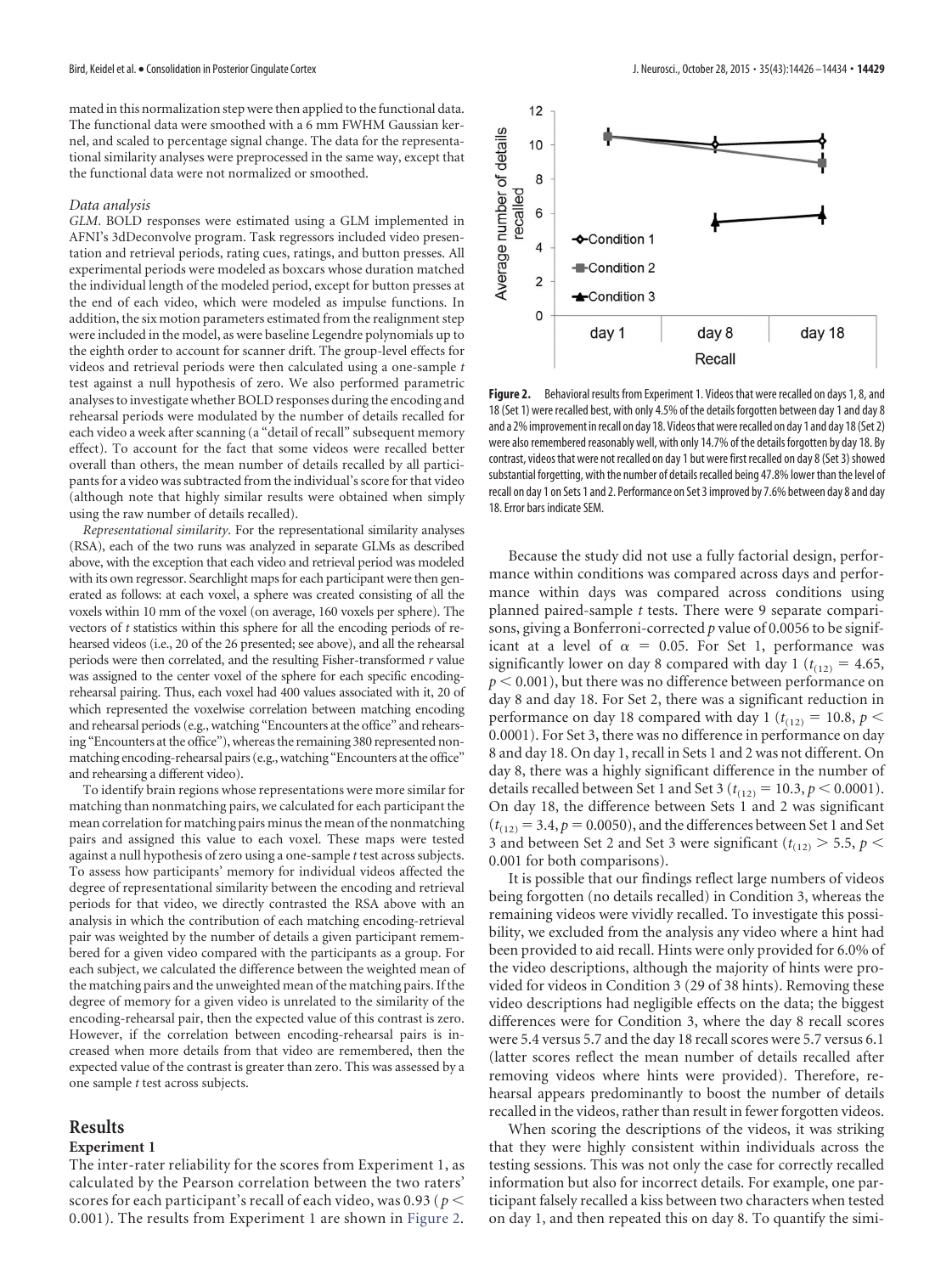larity in recall across sessions, we calculated the correlation between details recalled by the same participants across sessions with different participants who performed at the same level on the first session (calculated separately for each video). The mean within-participant correlation between details recalled on day 1 and day 8 was  $r = 0.79$  (SD = 0.11), whereas the mean between-participant correlation was  $r = 0.27$  (SD = 0.19), with the difference between these values being highly significant  $(t_{(20)} = 11.2, p < 0.001)$ .

Follow-up analyses revealed no significant differences in subsequent memory that were related to the content of the videos (e.g., "outside" vs "inside"; details available upon request).

# **Experiment 2**

# *Behavioral data*

This experiment investigated the brain regions involved in remembering the content of video clips. In total, there were 20 videos that were rehearsed while in the scanner on day 1 and 6 that were not. The mean number of details recalled on day 7 from the rehearsed videos was 8.50  $(SEM = 0.35)$ , whereas the mean number of details from the nonrehearsed videos was  $2.65$  (SEM = 0.31). This difference is highly significant  $(t_{(15)} = 14.1, p < 0.001)$ ,

<span id="page-5-0"></span>replicating Experiment 1. A follow-up analysis investigated whether there was a relationship between recall vividness ratings from day 1 and subsequent memory scores on day 7. At an individual level, there was a significant ( $p < 0.05$ ) correlation between vividness ratings given in the scanner on day 1 and subsequent memory on day 7 in 7 of 16 participants. To analyze the significance of the relationship between vividness and subsequent memory across the whole group, we Fisher-transformed the Pearson correlation coefficients for each individual and tested this against 0, using a one-sample *t* test. This was significant  $(t<sub>(15)</sub> = 5.03, p < 0.001)$ , indicating that there was a robust relationship between vividness and subsequent memory at the group level.

#### *Neuroimaging data: univariate analyses of brain regions involved in encoding and rehearsal*

These first analyses aimed to identify regions independently involved in both encoding and rehearsal, separately comparing the encoding and rehearsal periods with baseline (the unmodeled ITI and rest periods; [Fig. 3\)](#page-4-0). This analysis revealed very extensive regions of activity, largely in "visual" regions, including visual cortex, the ventral visual stream [\(Mishkin et al., 1983;](#page-8-17) [Goodale and Milner,](#page-8-18) [1992\)](#page-8-18), and large regions of the thalamus during encoding. In addition to these areas, the superior parietal cortex bilaterally and the right temporal pole showed significant activity, as did the left middle frontal gyrus. There were also large regions showing significant "deactivations" during task performance compared with baseline, which are discussed below.

The second analysis identified regions more active during rehearsal compared with baseline [\(Fig. 4\)](#page-5-0). This analysis revealed extensive regions of posterior portions of the frontal lobes, both medially



**Figure 3.** Brain regions involved in memory encoding compared with rest periods. Orange regions were more active when encoding videos. Blue regions were deactivated during encoding periods compared with rest. Increased opacity of the color corresponds to higher t values. Regions significant at  $p < 0.001$  (uncorrected for multiple comparisons) are outlined in black.

and laterally, although activations were greater in the left hemisphere. The superior parietal lobe bilaterally and left posterior lateral temporal lobe were also identified in this analysis.

A rather similar, though not identical, network of regions was significantly deactivated during both encoding and rehearsal relative to rest. These regions include medial prefrontal cortex and posterior midline areas, such as the precuneus and retrosplenial cortex. This finding is consistent with numerous previous reports of so-called "default network" activity during rest periods [\(Buck](#page-7-21)[ner et al., 2008\)](#page-7-21).

Planned follow-up analyses of the univariate contrasts investigated whether BOLD activity during encoding and rehearsal periods of each video correlated with the number of details subsequently recalled for those videos. However, no brain regions showed a significant effect.

### *Multivariate analyses of memory reinstatement during rehearsal*

We used representational similarity analyses [\(Kriegeskorte et al.,](#page-8-19) [2008\)](#page-8-19) to identify areas where the spatial pattern of activity across local groups of voxels was greater during encoding and rehearsal of the same video clip versus encoding and rehearsal of different video clips (see [Fig. 6;](#page-6-0) [Table 1\)](#page-6-1). That is, we looked for regions in which the pattern of BOLD activity when encoding a particular video is reinstated to some extent when rehearsing that particular video. This analysis identified the medial parieto-occipital cortex (posterior cingulate cortex including the retrosplenial cortex, and precuneus), angular gyrus, and the posterior portion of the middle temporal gyrus extending into the parahippocampal gyrus and hippocampus on the left [\(Fig. 5\)](#page-6-2).

It is interesting to note that the region of medial parietal cortex identified in the RSA overlaps considerably with areas showing deactivation during encoding and retrieval compared with rest.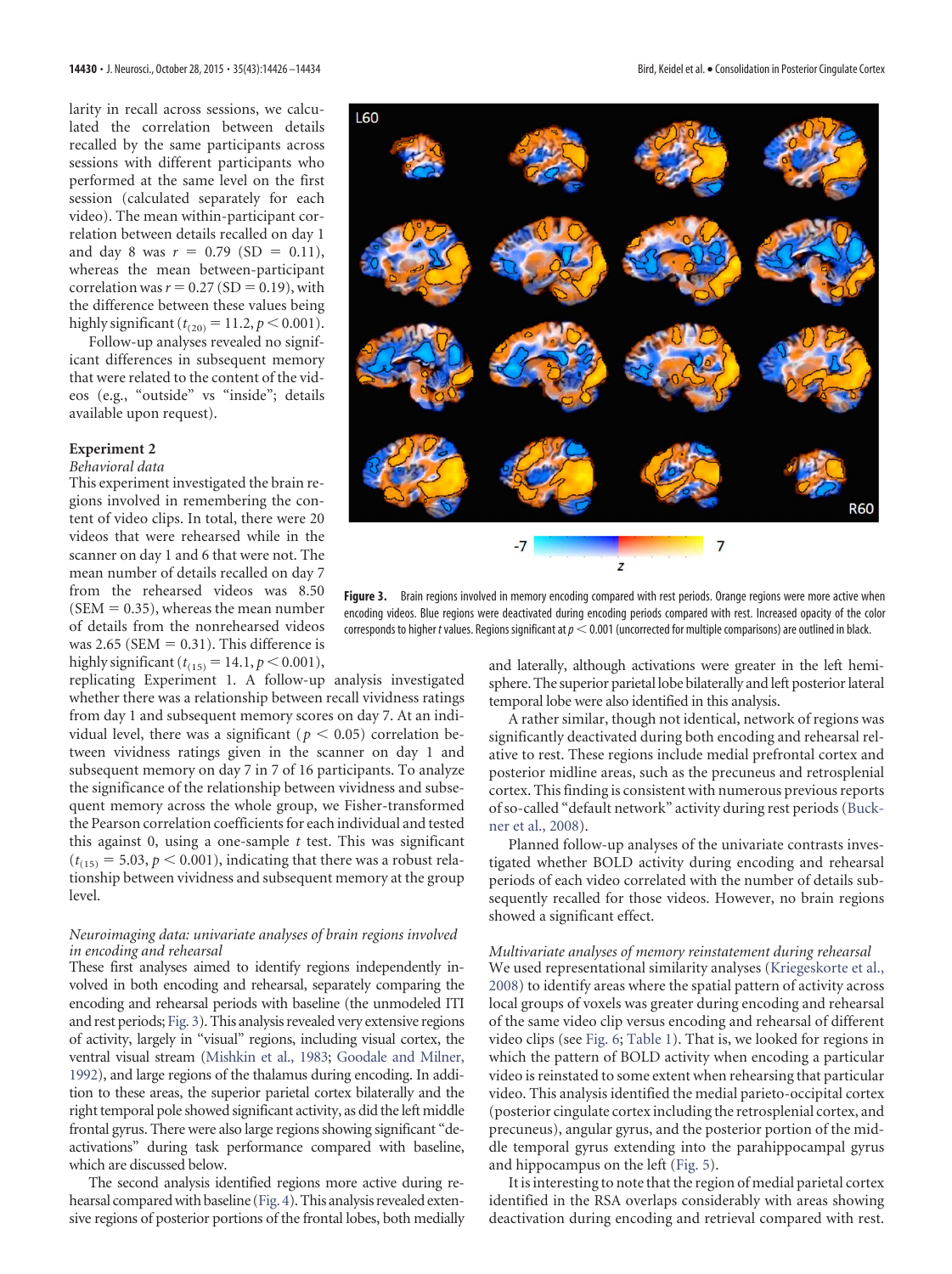<span id="page-6-1"></span>

**Figure 4.** Brain regions involved in memory rehearsal compared with rest periods. Orange regions were more active when rehearsing the videos. Blue regions were deactivated during rehearsal periods compared with rest. Increased opacity of the color corresponds to higher t values. Regions significant at  $p < 0.001$  (uncorrected for multiple comparisons) are outlined in black.

Therefore, task relevant information was clearly still being processed despite the overall reduction in BOLD signal compared with rest.

In a second RSA, we investigated regions in which the strength of correlation of patterns of activity between encoding and rehearsing a video was associated with subsequent memory for details from that video after 1 week. This identified a 226 voxel region in the posterior cingulate that partially overlapped the large posterior midline area identified in the previous analysis [\(Fig. 6;](#page-6-0) [Table 1\)](#page-6-1). A third RSA investigated regions where the strength of reinstatement correlated with recall vividness ratings taken while in the scanner. This analysis also identified a region of posterior cingulate, but at a slightly reduced threshold ( $p < 0.005$ ) uncorrected; further details available upon request).

# **Discussion**

Recent memories are susceptible to interference until a period of consolidation has elapsed, rendering the memory more stable (e.g., [Dudai, 2004\)](#page-7-0). Memory can be improved by a period of inactivity following learning, presumably because consolidation mechanisms can operate unhampered by interfering cognitive activity [\(Skaggs, 1925;](#page-8-1) [Della Sala et al., 2005;](#page-7-1) [Dewar](#page-7-2) [et al., 2012\)](#page-7-2). The present study considers the effectiveness of active rehearsal in consolidating episodic memories, and the relationship between consolidation and rehearsal-related reinstatement of encoding-related patterns of brain activity. Participants viewed short video clips, each depicting a separate complex event. Successful consolidation of the content of the videos was dependent on the opportunity to rehearse them shortly after they were viewed, either by recalling the videos aloud or silently rehearsing them.

A week after watching the videos, participants in Experiment 1 recalled approximately twice as many details about videos that had been actively rehearsed than those that had not been rehearsed. Was this simply because there was no (passive) rehearsal period for these other memories to consolidate in? We believe that this is unlikely to be the sole explanation. In a study of the effect of 10 min of wakeful rest on memory retention over a week, the improvement in recall was  $\sim$ 11 story units versus just  $\leq$ 9 story units [\(Dewar et al., 2012\)](#page-7-2). This contrasts with our study where the improvement due to rehearsal was  $\sim\!10$  details versus 5.

It is possible that rehearsal prompted the participants to decide upon a version of what happened in the video, and it was this version that was recalled later. This proposal is supported by the observation that the recalled descriptions were highly similar over time, sometimes repeating exactly the same phrases. Others have noted that individuals commonly retrieve their own descriptions of events rather than remember the events themselves [\(Williams et al., 2008\)](#page-8-20).

It has been argued (e.g., [Winocur and](#page-8-21) [Moscovitch, 2011\)](#page-8-21) that memories for events undergo transformation over time, changing from being episodic and contextspecific to semantic or schematic. If our participants were creating a "story" of what

<span id="page-6-2"></span>happened, then this representation of the memory would necessarily be rather fixed and inflexible, which are characteristics of semantic memories rather than episodic memories [\(Tulving, 1972;](#page-8-22) [Cermak,](#page-7-22) [1984\)](#page-7-22). Our results suggest that rehearsal of events might accelerate this transformation process. We note that our participants' descriptions remained highly detailed, which is contrary to the notion that semanticized memories are generic in nature [\(Winocur and Mosco](#page-8-21)[vitch, 2011\)](#page-8-21), but is consistent with the observation that even very densely amnesic patients are often able to recall some stories from their pasts in considerable detail, although such anecdotes are typi-cally repeated verbatim on each occasion (e.g., Cermak, 1984; [Stein](#page-8-23)[vorth et al., 2005\)](#page-8-23).

There are alternative explanations for why active rehearsal boosts recall. First, rehearsal of a subset of the videos may inhibit consolidation of the nonrehearsed set and this inhibition may result in unrehearsed videos being largely forgotten ("retrievalinduced forgetting") [\(Anderson et al., 2000;](#page-7-23) [Wimber et al., 2015\)](#page-8-24). Although this explanation does not explain why active rehearsal is such a good method for retention of detail over long periods [\(Roediger and Karpicke, 2006\)](#page-8-9), it may explain why recall for nonrehearsed videos was so poor. A second mechanism that might serve to stabilize the memories is the strengthening of a hippocampal-dependent "episodic" representation of the events. This is discussed further below.

<span id="page-6-0"></span>Using RSA, Experiment 2 identified a network of regions where patterns of BOLD activity elicited during the encoding of a video were reinstated during active rehearsal of that specific video [\(Fig. 6;](#page-6-0) [Table 1\)](#page-6-1). This network included the hippocampus and posterior midline regions (posterior cingulate, retrosplenial cortex, and precuneus). These regions are all strongly implicated in episodic mem-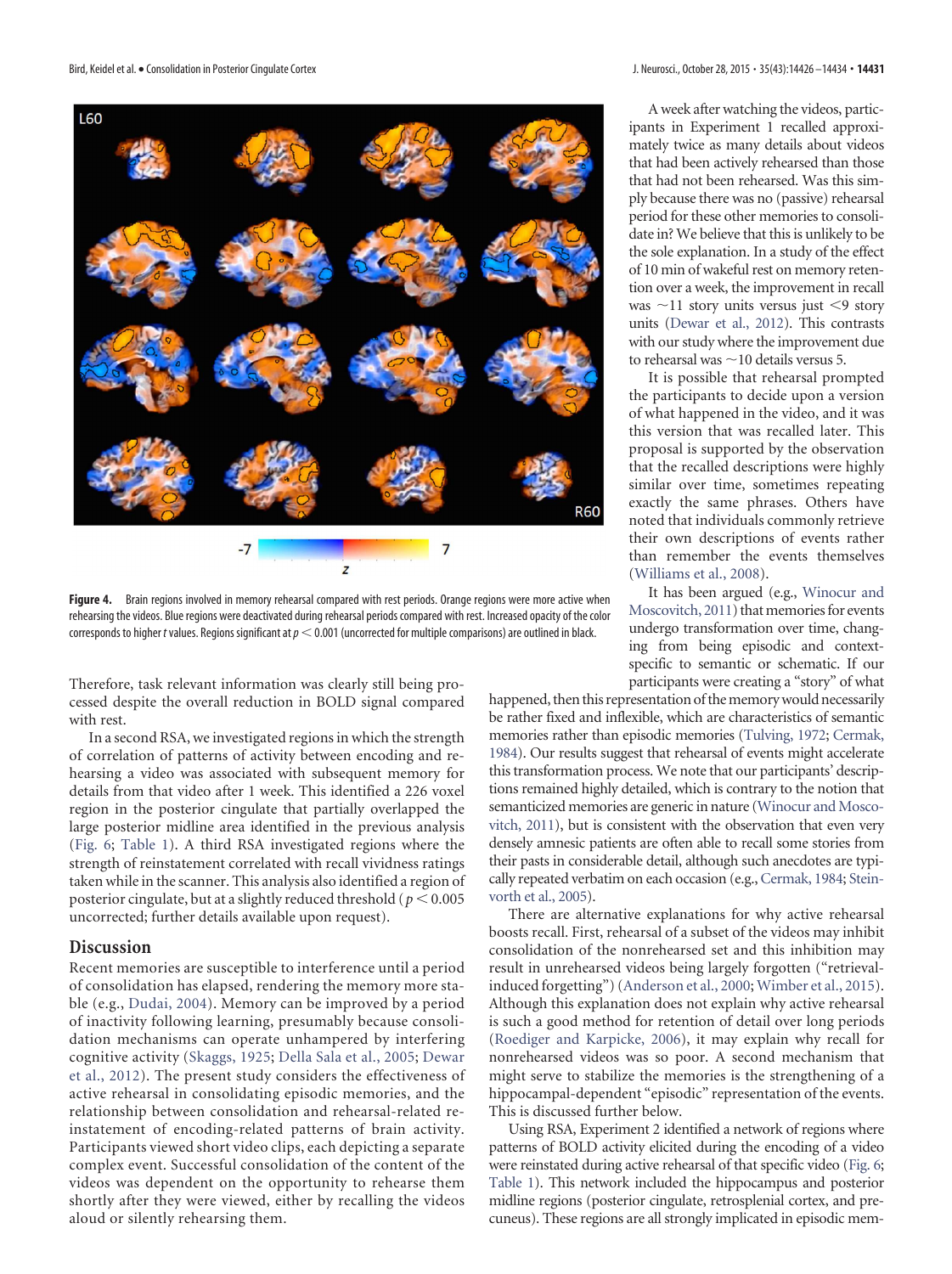|  |  |  | Table 1. Brain regions showing RSA for encoding and retrieval <sup>a</sup> |  |
|--|--|--|----------------------------------------------------------------------------|--|
|  |  |  |                                                                            |  |

| Region                                                                                                          | Size (voxels) | Peakx     | Peak v | <b>Peakz</b> | t-statistic |
|-----------------------------------------------------------------------------------------------------------------|---------------|-----------|--------|--------------|-------------|
| RSA between encoding and rehearsal of the same video                                                            |               |           |        |              |             |
| Bilateral precuneus/posterior cingulate cortex                                                                  | 4579          | -         | $-55$  | 20           | 9.2         |
| Left middle temporal gyrus/parahippocampal gyrus/inferior parietal lobule/hippocampus/superior temporal sulcus  | 3747          | $-45$     | $-59$  |              | 8.86        |
| Right superior temporal gyrus/angular gyrus/inferior parietal lobule                                            | 3606          | 45        | $-53$  | 20           | 12.33       |
| Right parahippocampal gyrus                                                                                     | 757           | 35        | $-39$  | — h          | 7.34        |
| Right insula/middle frontal gyrus/white matter                                                                  | 304           | 39        |        | 18           | 5.96        |
| Modulation of regions showing RSA between encoding and rehearsal by the number of details subsequently recalled |               |           |        |              |             |
| Bilateral posterior cingulate cortex/precuneus                                                                  | 224           | $- \cdot$ | $-41$  | 32           | 5.72        |
|                                                                                                                 |               |           |        |              |             |

<sup>a</sup>All clusters are significant when whole-brain family-wise error was corrected for cluster size.

ory processes (e.g., [Aggleton and Brown,](#page-7-15) [1999;](#page-7-15) [Eichenbaum, 2001\)](#page-7-16). Therefore, the results support the proposal that active rehearsal not only enables a putative transformation process to take place, but also strengthens the episodic representation of the memory. Moreover, within posterior midline regions, the strength of representational similarity in the posterior cingulate correlated with the number of details recalled from each video a week after scanning. Given that the rehearsal period appears to be critical for robust memory consolidation (Experiment 1) (see also [Roe](#page-8-25)[diger and Butler, 2011\)](#page-8-25), this finding suggests that the posterior cingulate plays a crucial role in active consolidation of complex memories.

Posterior midline structures have long been associated with memory and visual imagery in humans [\(Rudge and War](#page-8-11)[rington, 1991;](#page-8-11) [Fletcher et al., 1995;](#page-7-24) [Wagner](#page-8-13) [et al., 2005\)](#page-8-13) and spatial memory in rodents [\(Sutherland et al., 1988;](#page-8-26) [Vann and Aggleton,](#page-8-27) [2004\)](#page-8-27). They are also a central component of the "default network" of brain regions that are commonly more active during rest periods compared with task periods [\(Shulman](#page-8-28) [et al., 1997;](#page-8-28) [Spreng et al., 2009\)](#page-8-29) and have been associated with processing underpinning "self-projection" [\(Buckner and](#page-7-25) [Carroll, 2007\)](#page-7-25) and "scene construction" [\(Hassabis and Maguire, 2007\)](#page-8-30).

A related specific computational role has been proposed for the retrosplenial cortex and precuneus [\(Burgess et al.,](#page-7-26) [2001;](#page-7-26) [Byrne et al., 2007\)](#page-7-17): that the retrosplenial cortex translates between egocentric and allocentric representations of an environment and, together with the precuneus, acts as a buffer for this information, allowing it to form a visuospatial mental imagine. Consistent with this, the retrosplenial cortex codes for both imagined location and imag-

<span id="page-7-23"></span><span id="page-7-19"></span><span id="page-7-18"></span><span id="page-7-15"></span><span id="page-7-13"></span><span id="page-7-12"></span><span id="page-7-11"></span><span id="page-7-9"></span><span id="page-7-7"></span><span id="page-7-6"></span><span id="page-7-4"></span>

<span id="page-7-26"></span><span id="page-7-25"></span><span id="page-7-22"></span><span id="page-7-21"></span><span id="page-7-17"></span><span id="page-7-14"></span><span id="page-7-10"></span>**Figure 5.** Brain regions involved in memory reinstatement. Heatmap shows regions where the pattern of BOLD signal when encoding the videos is correlated with BOLD signal when rehearsing the corresponding videos (compared with rehearsing noncorresponding videos). The map is thresholded at  $p < 0.001$  (whole-brain family-wise error corrected for cluster size).

<span id="page-7-20"></span><span id="page-7-3"></span><span id="page-7-1"></span>

<span id="page-7-5"></span>Figure 6. Region where the strength of reinstatement is associated with the amount recalled 1 week later. In the posterior cingulate cortex, the strength of correlation between the pattern of activity during encoding and rehearsal of matched video clips was associated with the number of details recalled on day 7. The map is thresholded at  $p < 0.001$  (whole-brain family-wise error corrected for cluster size).

ined heading direction when humans visualize spatial scenes [\(Marchette et al., 2014\)](#page-8-31) and activity in this region relates to mental rotation of viewpoint [\(Lambrey et al., 2008\)](#page-8-32). Importantly, this model predicts that common representations will be formed at encoding and retrieval. It is likely, therefore, that RSA in posterior midline regions between encoding and re<span id="page-7-16"></span><span id="page-7-2"></span><span id="page-7-0"></span>hearsal is partly due to reinstatement of visual representations created during encoding.

<span id="page-7-24"></span><span id="page-7-8"></span>Previous studies have shown persistence of, or reinstatement of, patterns of activity in the hippocampus and posterior midline regions during tests of object-scene or object-face associations [\(Staresina et al., 2013;](#page-8-6) [Tambini and Davachi, 2013\)](#page-8-8). In these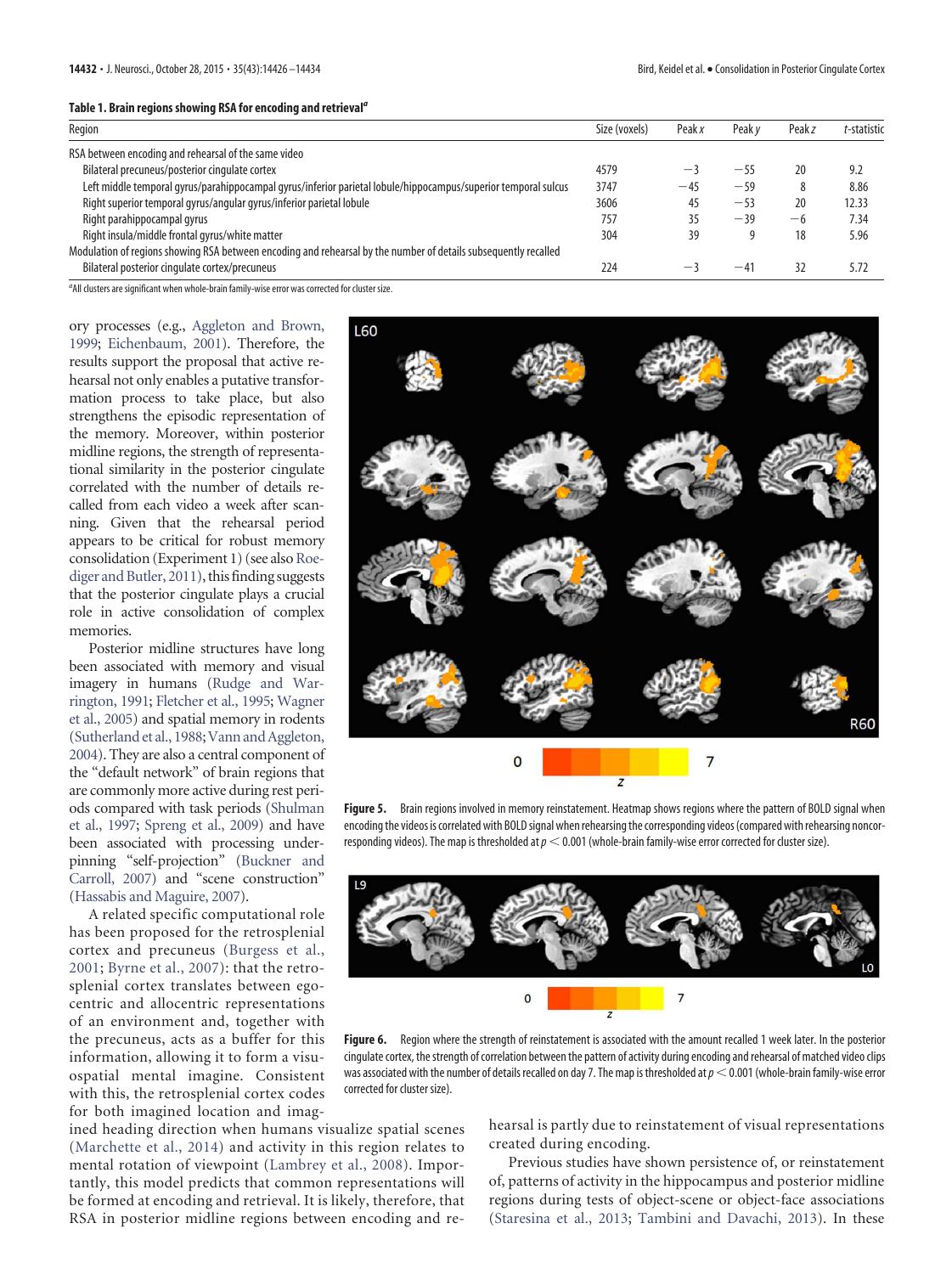<span id="page-8-30"></span><span id="page-8-18"></span><span id="page-8-16"></span><span id="page-8-5"></span><span id="page-8-4"></span>studies, the stimuli were pairings of two pictures, and these stimuli could be retrieved as a single mental image. Nevertheless, our finding of representational similarity in posterior midline regions is likely to be driven by more than simply reinstating a single visual percept. Videos depict an unfolding sequence of actions that must be interpreted, with reference to prior knowledge or "schemas," to create a coherent representation of the whole event (for relevant evidence from classic studies using complex memoranda, see [Bartlett, 1932;](#page-7-11) [Bransford and Johnson, 1972;](#page-7-12) [Bower et](#page-7-13) [al., 1979;](#page-7-13) [Brewer and Treyens, 1981\)](#page-7-14). Although prior knowledge was not quantified or manipulated in our study, the descriptions of the videos frequently referred to external information (for example, one video was described as being "like the film 'Twilight,'" and in another, a character acted "like James Bond"). Critically therefore, our effect is likely to reflect the reinstatement of a coherent representation of the content of the video. It is interesting to note that, despite the clear evidence for reinstatement in medial parietal regions, overall BOLD activity in these regions did not significantly increase during encoding or retrieval; indeed, activity decreased in several areas (compare [Figs. 4,](#page-5-0) [5](#page-6-2) with [Fig. 6\)](#page-6-0). This is an important example of how multivariate analysis can identify stimulus-specific processing even in the absence of a positive univariate effect.

<span id="page-8-33"></span><span id="page-8-32"></span><span id="page-8-31"></span><span id="page-8-19"></span><span id="page-8-17"></span><span id="page-8-9"></span><span id="page-8-3"></span><span id="page-8-2"></span>The posterior cingulate cortex has been identified as a candidate region for linking episodic and semantic information (e.g., [Binder et al., 2009\)](#page-7-18). For example, [Maguire et al. \(1999\)](#page-8-33) scanned participants performing a reading comprehension and memory task where prior knowledge about the stories was manipulated. The authors concluded that the posterior cingulate cortex played a role in linking the narrative information with prior knowledge. Our results are compatible with this conclusion. It should be noted that our MRI findings relate to the degree of reinstatement of activity during encoding and the very early stages of episodic memory consolidation. Although Experiment 1 demonstrated that memory recall can be very similar across periods of days and weeks, it remains an open question whether recall reinstates similar patterns of brain activity after these delays.

<span id="page-8-28"></span><span id="page-8-25"></span><span id="page-8-11"></span><span id="page-8-10"></span>In this paper, we have shown the significant effect of active rehearsal on retention of episodic detail over the period of a week, and that participants' descriptions of the videos were highly similar across repeated recall sessions. We also showed that the pattern of brain activity during encoding of the videos was reinstated during retrieval throughout medial temporal and posterior midline regions, and that the degree of reinstatement in the posterior cingulate cortex correlated with recall of the videos following a delay of a week. Thus, in addition to their known role in recollection and visual imagery, these findings suggest that the posterior cingulate plays a crucial role in integrating incoming episodic experience with existing knowledge to create a coherent representation of the event (related to the ideas of schemas). Reinstatement of this representation aids consolidation by strengthening the associations between episodic details as well as more general schematic information, resulting in a memory that is resistant to forgetting, but rather inflexible and semanticized.

# **Notes**

Supplemental material for this article is available at http://www.sussex. ac.uk/psychology/memory/publications/sup-mats. This includes an example of a video used in this study, a transcript of a description of this video a week after watching and silently rehearsing it (Experiment 2), and a checklist of details that would be awarded a point if recalled. This material has not been peer reviewed.

#### <span id="page-8-1"></span>**References**

- <span id="page-8-29"></span>Aggleton JP, Brown MW (1999) Episodic memory, amnesia, and the hippocampal-anterior thalamic axis. Behav Brain Sci 22:425– 444; discussion 444 – 489. [Medline](http://www.ncbi.nlm.nih.gov/pubmed/11301518)
- Anderson MC, Bjork EL, Bjork RA (2000) Retrieval-induced forgetting: evidence for a recall-specific mechanism. Psychon Bull Rev 7:522–530. [CrossRef](http://dx.doi.org/10.3758/BF03214366) [Medline](http://www.ncbi.nlm.nih.gov/pubmed/11082860)
- <span id="page-8-12"></span>Andersson JL, Hutton C, Ashburner J, Turner R, Friston K (2001) Modeling geometric deformations in EPI time series. Neuroimage 13:903–919. [CrossRef](http://dx.doi.org/10.1006/nimg.2001.0746) [Medline](http://www.ncbi.nlm.nih.gov/pubmed/11304086)
- <span id="page-8-6"></span>Axmacher N, Elger CE, Fell J (2008) Ripples in the medial temporal lobe are relevant for human memory consolidation. Brain 131:1806 –1817. [CrossRef](http://dx.doi.org/10.1093/brain/awn103) [Medline](http://www.ncbi.nlm.nih.gov/pubmed/18503077)
- <span id="page-8-23"></span>Bartlett FC (1932) Remembering. London: Cambridge UP.
- <span id="page-8-26"></span>Ben-Yakov A, Dudai Y (2011) Constructing realistic engrams: poststimulus activity of hippocampus and dorsal striatum predicts subsequent episodic memory. J Neurosci 31:9032–9042. [CrossRef](http://dx.doi.org/10.1523/JNEUROSCI.0702-11.2011) [Medline](http://www.ncbi.nlm.nih.gov/pubmed/21677186)
- <span id="page-8-8"></span>Ben-Yakov A, Eshel N, Dudai Y (2013) Hippocampal immediate poststimulus activity in the encoding of consecutive naturalistic episodes. J Exp Psychol Gen 142:1255–1263. [CrossRef](http://dx.doi.org/10.1037/a0033558) [Medline](http://www.ncbi.nlm.nih.gov/pubmed/23815458)
- <span id="page-8-7"></span>Ben-Yakov A, Rubinson M, Dudai Y (2014) Shifting gears in hippocampus: temporal dissociation between familiarity and novelty signatures in a single event. J Neurosci 34:12973–12981. [CrossRef](http://dx.doi.org/10.1523/JNEUROSCI.1892-14.2014) [Medline](http://www.ncbi.nlm.nih.gov/pubmed/25253846)
- <span id="page-8-22"></span>Binder JR, Desai RH, Graves WW, Conant LL (2009) Where is the semantic system? A critical review and meta-analysis of 120 functional neuroimaging studies. Cereb Cortex 19:2767–2796. [CrossRef](http://dx.doi.org/10.1093/cercor/bhp055) [Medline](http://www.ncbi.nlm.nih.gov/pubmed/19329570)
- <span id="page-8-27"></span>Bower GH, Black JB, Turner TJ (1979) Scripts in memory for text. Cogn Psychol 11:177–220. [CrossRef](http://dx.doi.org/10.1016/0010-0285(79)90009-4)
- Bransford JD, Johnson MK (1972) Contextual prerequisites for understanding: some investigations of comprehension and recall. J Verb Learn Verb Be 11:717–726. [CrossRef](http://dx.doi.org/10.1016/S0022-5371(72)80006-9)
- <span id="page-8-13"></span>Brewer WF, Treyens JC (1981) Role of schemata in memory for places. Cogn Psychol 13:207–230. [CrossRef](http://dx.doi.org/10.1016/0010-0285(81)90008-6)
- <span id="page-8-15"></span>Buckner RL, Carroll DC (2007) Self-projection and the brain. Trends Cogn Sci 11:49 –57. [CrossRef](http://dx.doi.org/10.1016/j.tics.2006.11.004) [Medline](http://www.ncbi.nlm.nih.gov/pubmed/17188554)
- Buckner RL, Andrews-Hanna JR, Schacter DL (2008) The brain's default network: anatomy, function, and relevance to disease. Ann N Y Acad Sci 1124:1–38. [CrossRef](http://dx.doi.org/10.1196/annals.1440.011) [Medline](http://www.ncbi.nlm.nih.gov/pubmed/18400922)
- <span id="page-8-20"></span>Burgess N, Becker S, King JA, O'Keefe J (2001) Memory for events and their spatial context: models and experiments. Philos Trans R Soc Lond B Biol Sci 356:1493–1503. [CrossRef](http://dx.doi.org/10.1098/rstb.2001.0948) [Medline](http://www.ncbi.nlm.nih.gov/pubmed/11571039)
- <span id="page-8-24"></span><span id="page-8-14"></span>Byrne P, Becker S, Burgess N (2007) Remembering the past and imagining the future: a neural model of spatial memory and imagery. Psychol Rev 114:340 –375. [CrossRef](http://dx.doi.org/10.1037/0033-295X.114.2.340) [Medline](http://www.ncbi.nlm.nih.gov/pubmed/17500630)
- <span id="page-8-21"></span>Cermak LS (1984) The episodic-semantic distinction in amnesia. In: Neuropsychology of memory (Squire LR, Butters N, eds), pp 55-62. New York: Guilford.
- <span id="page-8-0"></span>Conway MA (2009) Episodic memories. Neuropsychologia 47:2305–2313. [CrossRef](http://dx.doi.org/10.1016/j.neuropsychologia.2009.02.003) [Medline](http://www.ncbi.nlm.nih.gov/pubmed/19524094)
- Cox RW (1996) AFNI: software for analysis and visualization of functional magnetic resonance neuroimages. Comput Biomed Res 29:162–173. [CrossRef](http://dx.doi.org/10.1006/cbmr.1996.0014) [Medline](http://www.ncbi.nlm.nih.gov/pubmed/8812068)
- Davidson TJ, Kloosterman F, Wilson MA (2009) Hippocampal replay of extended experience. Neuron 63:497–507. [CrossRef](http://dx.doi.org/10.1016/j.neuron.2009.07.027) [Medline](http://www.ncbi.nlm.nih.gov/pubmed/19709631)
- Della Sala S, Cowan N, Beschin N, Perini M (2005) Just lying there, remembering: improving recall of prose in amnesic patients with mild cognitive impairment by minimising interference. Memory 13:435– 440. [CrossRef](http://dx.doi.org/10.1080/09658210344000387) [Medline](http://www.ncbi.nlm.nih.gov/pubmed/15948630)
- Deuker L, Olligs J, Fell J, Kranz TA, Mormann F, Montag C, Reuter M, Elger CE, Axmacher N (2013) Memory consolidation by replay of stimulusspecific neural activity. J Neurosci 33:19373–19383. [CrossRef](http://dx.doi.org/10.1523/JNEUROSCI.0414-13.2013) [Medline](http://www.ncbi.nlm.nih.gov/pubmed/24305832)
- Dewar M, Alber J, Butler C, Cowan N, Della Sala S (2012) Brief wakeful resting boosts new memories over the long term. Psychol Sci 23:955–960. [CrossRef](http://dx.doi.org/10.1177/0956797612441220) [Medline](http://www.ncbi.nlm.nih.gov/pubmed/22829465)
- Dudai Y (2004) The neurobiology of consolidations, or, how stable is the engram? Annu Rev Psychol 55:51– 86. [CrossRef](http://dx.doi.org/10.1146/annurev.psych.55.090902.142050) [Medline](http://www.ncbi.nlm.nih.gov/pubmed/14744210)
- Eichenbaum HC (2001) From conditioning to conscious recollection: memory systems of the brain. Oxford: Oxford UP.
- Elman JA, Rosner ZA, Cohn-Sheehy BI, Cerreta AG, Shimamura AP (2013) Dynamic changes in parietal activation during encoding: implications for human learning and memory. Neuroimage 82:44 –52. [CrossRef](http://dx.doi.org/10.1016/j.neuroimage.2013.05.113) [Medline](http://www.ncbi.nlm.nih.gov/pubmed/23732887)
- Fletcher PC, Frith CD, Baker SC, Shallice T, Frackowiak RS, Dolan RJ (1995)